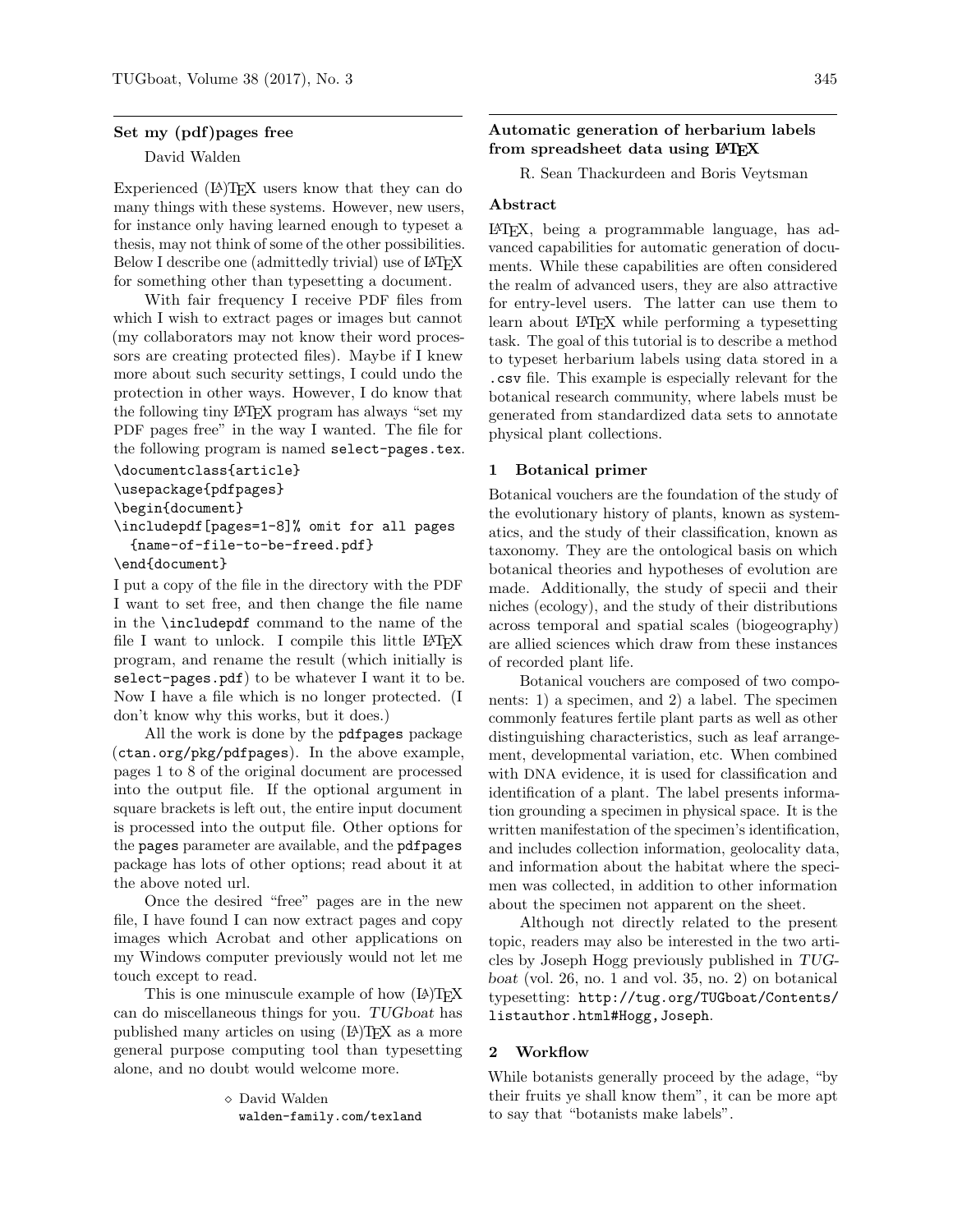- Mj Gp,Scientific Name,Family,Genus,Specific Epithet,Taxon Rank,Infraspecific epithet,Scientific Name Authorship,,IdentifiedBy,Date Identified,Identification Remarks,,Identification Qualifier,,Event Date, Collector,Associated Collectors,collectorNumberPrefix,collectorNumber,collectorNumberSuffix,habitat,habit ,country,stateProvince,island,locality,localitySecurity,localitySecurityReason,geodeticDatum, decimalLatitude,decimalLongitude,elevation (m.),,duplicates,numberLabels,preparations, ,tripNumber, shippingPermit,shippingBox,shippingNote,,vernacularName1,languageName1,notesVernacularName1, vernacularName2,vernacularLanguage2,notesVernacularName2,plantUse1,plantUseCategory1,plantUse2, plantUseCategory2,informationWitheld,sourceNames,interviewers,interviewDate,,enteredBy
- Angiosperm,Stachytarpheta jamaicensis (L.) Vahl,Verbenaceae,Stachytarpheta,jamaicensis,sp.,,(L.) Vahl,,,,,,,," June 7, 2014",Gregory M. Plunkett,"Michael Balick, Kate Armstrong, Sean Thackurdeen, Jean-Pascal Wahe, Presley Dovo & Joshua Andrew",,2783,,Growing in open area along roadside of disturbed secondary forest.," Herb to subshrub, 0.5 m tall, flowers purple.",Vanuatu,Tafea ,Tanna,"West Tanna, just east of Lenakel, along track to Letakran Village, along creek.",,,WGS84,-19.52803,169.2813,44,,6,6,"DNA, digital image ",,,,,,,,,,,,,,,,,,,,,,
- Angiosperm,Ophioglossum reticulatum var. reticulatum L.,Ophioglossaceae,Ophioglossum,reticulatum,var., reticulatum,L.,,Gregory M. Plunkett,6/25/2014,,,!,,"June 25, 2014",Gregory M. Plunkett,"Tom Ranker, Chanel Sam, Jean-Pascal Wahe, Sean Thackurdeen, Kate Armstrong, Laurence Ramon, Frazer Alo, Alexis Tupun, David Kapwia & Joseph Dabauh.",,2910,,,Terrestrial fern growing in dense forest.,Vanuatu,Tafea ,Tanna," Southwest Tanna, along trail from Yenhup to Mount Tukosmera.",,,WGS84,-19.588028,169.366611,559,,6,6,"DNA , digital image",,,,,,,,,,,,,,,,,,,,,,,,

<span id="page-1-0"></span>Figure 1: A three-line botanical .csv file (indented line breaks are editorial).

In the field, notes of a plant collection are made on weather resistant paper. At a moment's rest in the field, or back at home, data is provisionally transferred to a spreadsheet. The columns of the spreadsheet usually correspond to the database schema of the archival repository. Most often the schema adheres to the biodiversity standard known as Darwin Core (DwC). From this spreadsheet labels can be made using Microsoft Word's mail merge capabilities. Alternately, data can be uploaded to an intermediary (e.g., Filemaker) or to an archival repository that features reporting capabilities.

Producing labels directly from a field sheet allows a greater flexibility, since the labels can be generated anywhere a user has access to a computer with the requisite software. Unfortunately, the common work flow described above is unreliable. Once a spreadsheet is merged in Microsoft Word, any additional edits produce cascading effects which drastically alter the formatting of the document. The changes require an unnecessary amount of time and tedious effort. This issue can be alleviated through a reporting template used in intermediary repositories, but these systems are less flexible. A portable, field-ready and reliable solution is required to help botanists to avoid loss of time and to help them to make labels. Additionally, a system that is free and open source may be important for the botanists and collections managers in countries where herbaria lack extensive resources.

#### 3 Tutorial

The tutorial which follows is a sequential, step by step, explanation of the L<sup>AT</sup>EX code which structures the document. As the tutorial proceeds, lines of code are grouped according to similarity of function. They are presented as blocks. While snippets of code are explained in relation to their function in the given example, possible alternatives are rarely explained. More detailed explanations of the options are better found L<sup>AT</sup>EX tutorials, of which there are many. We use the .csv file shown in Figure [1](#page-1-0) for our examples.

First, a standard article class is called specifying the font size. The geometry package is used to specify the margins, and the graphicx and datatool packages are called to import images and spreadsheet values, respectively. The datatool package, authored by Nicola Talbot, is the key to this tutorial. It allows us to manipulate and typeset data stored in .csv files using L<sup>AT</sup>FX commands. Other approaches to automated document generation often rely on multiple programming languages to generate LATEX code.

```
\documentclass[12pt]{article}
\usepackage{datatool,graphicx}
\usepackage[right=.2in, left=.2in,
 top=.2in,bottom=.2in,
 columnsep=.5in]{geometry}
```
The next portion of the preamble is a function designed to convert latitudes and longitudes in decimal degrees to degrees-minutes-seconds representation, for example,  $-19.588028$  latitude to S  $19°31'40''$ .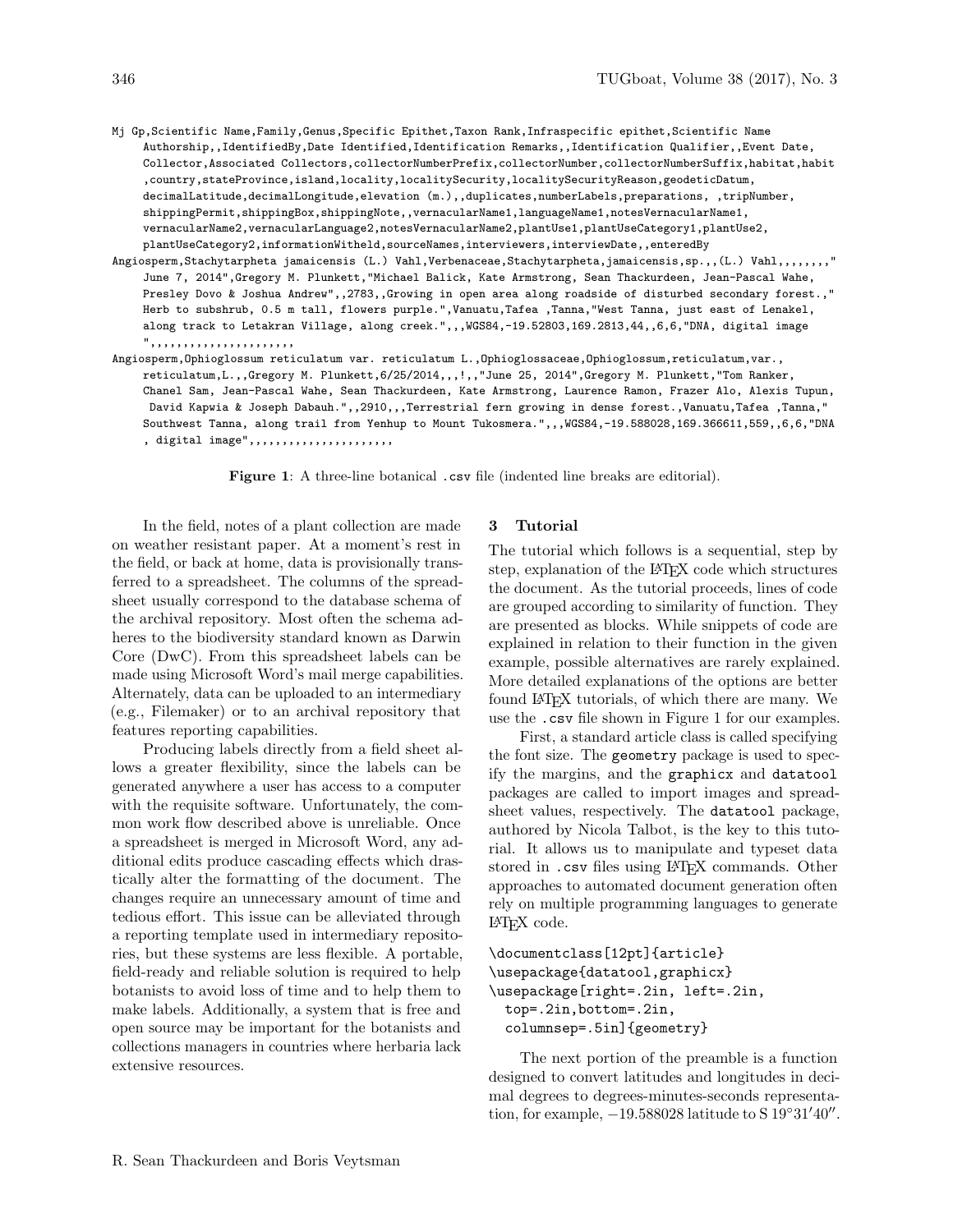The Darwin Core data standard for biodiversity data specifies decimal-degrees as the accepted standard for geographic data. However, this format is less reader friendly and thus less aesthetically pleasing. The following function transforms and typesets the GPS data so as to satisfy readers and data handlers alike, using datatool (\DTL...) commands.

```
% #1- negative suffix,
% #2 - positive suffix,
% #3 - lat/lon
\newcommand{\latlontodeg}[3]{%
 \DTLifnumlt{#3}{0}{#1}{#2}~%
 \DTLabs{\TMPlatlon}{#3}%
 \DTLtrunc{\TMPdeg}{\TMPlatlon}{0}%
 \DTLsub{\TMPlatlon}{\TMPlatlon}{\TMPdeg}%
 \DTLmul{\TMPlatlon}{\TMPlatlon}{60}%
 \DTLtrunc{\TMPmin}{\TMPlatlon}{0}%
 \DTLsub{\TMPlatlon}{\TMPlatlon}{\TMPmin}%
 \DTLmul{\TMPlatlon}{\TMPlatlon}{60}%
 \DTLtrunc{\TMPsec}{\TMPlatlon}{0}%
 $\TMPdeg^\circ\TMPmin'\TMPsec''$}
```
The next code block begins the document environment. Immediately, a datatool command is used to load the spreadsheet data, at which point the working database is named and the file, residing in the same directory, is specified.

# \begin{document} \DTLloadrawdb{labels}{labelExample.csv}

Herbarium labels are customarily  $4^{\prime\prime}$  in width, and approximately  $4^{\prime\prime}$  in length, varying with the amount of data recorded. One often prints 4 labels to a US letter page. To typeset multiple labels on a commonly available US letter sheet, we switch to two column layout. Two columns of a portrait US letter, with appropriate margins, produces the desired 4 inches width of herbarium labels.

#### \twocolumn

There are two parts to the datatool formula which will generate the labels: assignments and commands. The first will designate identifiers for each row in the spreadsheet. Once the database is defined, a working name is assigned to the .csv column name that is to be typeset. Below is an abbreviated version of the code. Note the spaces and capitalization on the right side of the equation, which refer to column names in your .csv file.

```
\DTLforeach{labels}{%
 \Family=Family,
 \Genus=Genus,
 \Specie=Specific Epithet,
 \Authorship=Scientific Name Authorship}
```
Thus far we have defined the document size, its margins, created a multi-column environment, called a function and set assignments. Now, we begin the task of organizing the static and dynamic elements of the label.

While the two column typesetting allows text to flow from the base of one column to the beginning of the next one, we do not want an individual label to be continued on the next column or page. The text of a given label must be manipulated as a block. To create this environment we put the label inside a minipage:

```
{\noindent
```

```
\begin{minipage}{1.0\linewidth}%
\raggedright
 \setlength{\parskip}{.5\baselineskip}%
 \raisebox{-.5\height}
```
Next is a set of instructions to typeset a header. Many herbarium labels simply include a title which indicates flora of which the specimen is a part. In this case, an additional header with logos and herbarium codes is used. This can easily be customized as needed.

```
{\includegraphics[height=.8cm]{nybgLogo}}%
\hfill
```

```
\parbox[t]{5cm}{\centering\scshape\tiny
 New York Botanical Garden: NY\\
  Vanuatu National Herbarium: PVNH}%
\hfill
\raisebox{-.5\height}{%
\includegraphics[height=1cm]{pvnhLogo}}%
\par
{\centering \bfseries\itshape\large
```

```
The Flora of Vanuatu\par}%
```
Now we typeset the previously assigned elements. This is the heart of the approach. Here is an abbreviated example:

```
\DTLifnullorempty{\Family}{}{%
 \hfill(\Family)}
\DTLifnullorempty{\Genus}{}{%
  \textit{\bfseries\Genus}}
\DTLifnullorempty{\Specie}{}{%
  \textit{\bfseries\Specie}}
\DTLifnullorempty{\Authorship}{}{%
```
\Authorship}

We use **\DTLifnullorempty** to typeset the data. The program reads the assignment in the first set of braces. If the column does not have data, we skip it, hence the second set of blank braces. If it does have some data, we typeset it as instructed in the third set of braces with the additional formatting instructions.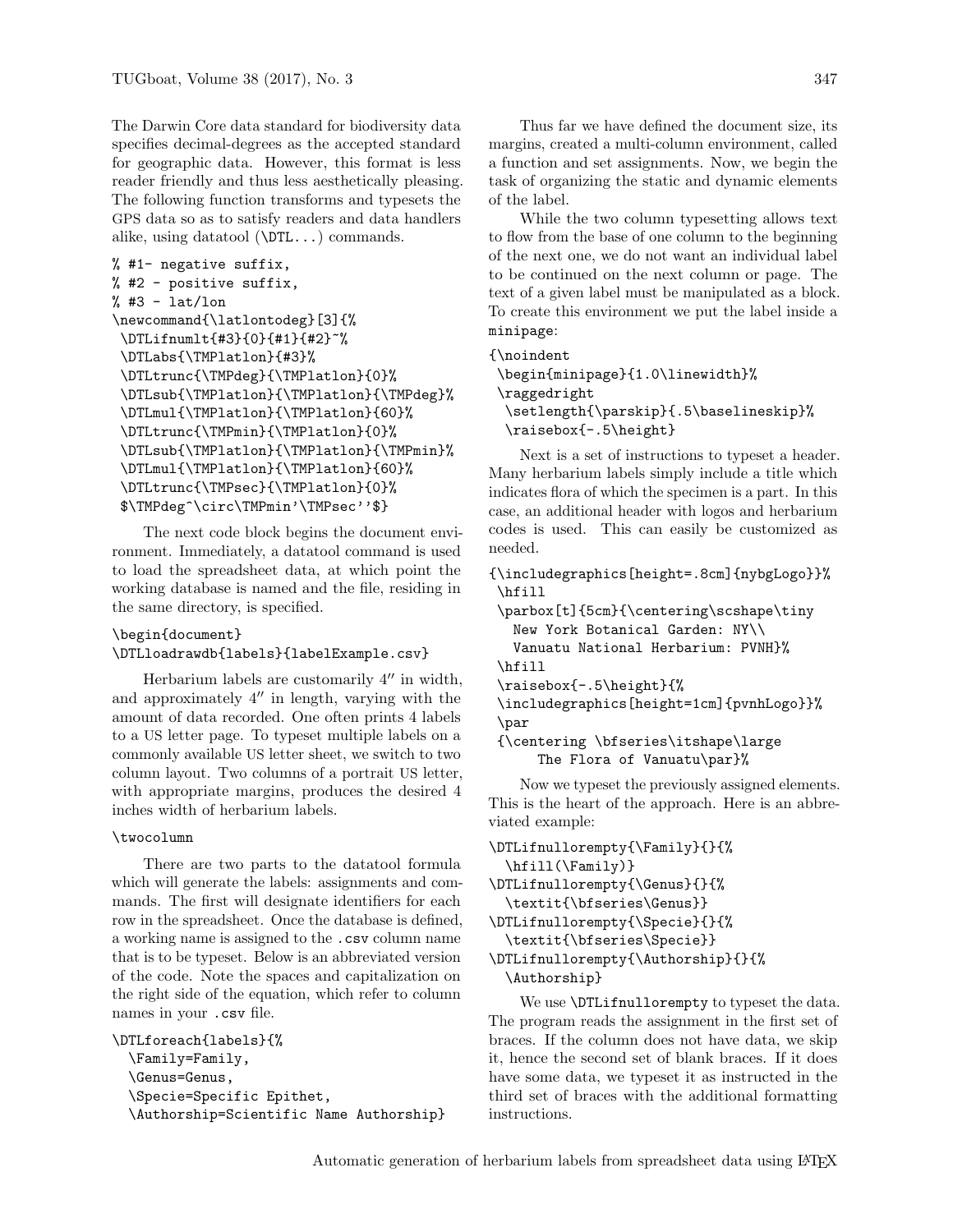The benefit of using the **\DTLifnullorempty** command is that static elements of the text can be nested in the third set of braces. This text will then be typeset, but only if the column is present. Thus we do not include ugly placeholders for missing information, as in some other approaches.

The last part of the label is an acknowledgment. This is currently set to be included on every label. Alternatively, it could be easily incorporated into the \DTLifnullorempty command and therefore be included only on specimen labels so designated. After the acknowledgment there is a command ending the label block, and a command to include space between each label. Then we close the document:

```
\centering\itshape\small
A collaboration of NYBG and PVNH,
funded by The~Christensen~Fund,
The~National~Geographic~Society,
and
The~Critical~Ecosystem~Partnership~Fund.
```
\end{minipage}%

\vspace{1cm}\par}

\end{document}

A page of example labels is given in Figure [2.](#page-4-0)

# 4 Notes on implementation

Many of the users adapting this code for use will stem from the natural history research community. Thus, it is worth mentioning a caveat about compiling documents from code. Computer programming languages, such as L<sup>AT</sup>FX, are exact and precise. If there are invalid characters in your data set, and you are unaware, you are sure to find out when you receive an error message (likely inscrutable) upon compiling. Similarly, if there are incorrect characters in your column mapping, an error message will result. While there are numerous possible errors, here are few tips to help you along.

- Compile in batches:
	- 100 rows returns a quick and sufficiently large output, while creating a smaller dataset to troubleshoot.
	- If your data set is greater than 100 rows, use the split command line tool to generate parts. The resulting files have no headers and these headers can be specified as an option to the \DTLloaddb command.
- Consider both  $\DTLloaddb & \DTLloadrawdb$ :
	- \DTLloaddb requires LATEX special characters to be treated as such in your .csv file. A positive benefit to this is that you

cial characters are present in the file. This command will automatically convert those special characters to the required LAT<sub>E</sub>X format.

can format specific text within cells using

• Clean code & clean data:

Issues compiling are probably due to either a syntax error in the code or invalid characters in your data set.

- Be mindful of stray spaces, generally, and capitalization when defining the column mapping.
- Be mindful of the input encoding and the text encoding.

# 5 Compile your own

A package including an example .csv file, LATEX template, and output PDF will be posted to CTAN. This template will additionally be published to the online LAT<sub>EX</sub> compilers *Overleaf* and *ShareLATEX*. Should you have questions regarding the template, feel free to reach out to the authors. Contact information is provided below.

- $\diamond$ R. Sean Thackurdeen Institute of Economic Botany New York Botanical Garden Bronx, NY 10458 USA sthackurdeen (at) nybg dot org http://thackur.org/
- Boris Veytsman Systems Biology School and Computational Materials Science Center MS 6A2 George Mason University Fairfax, VA 22030 USA borisv (at) lk dot net http://borisv.lk.net/